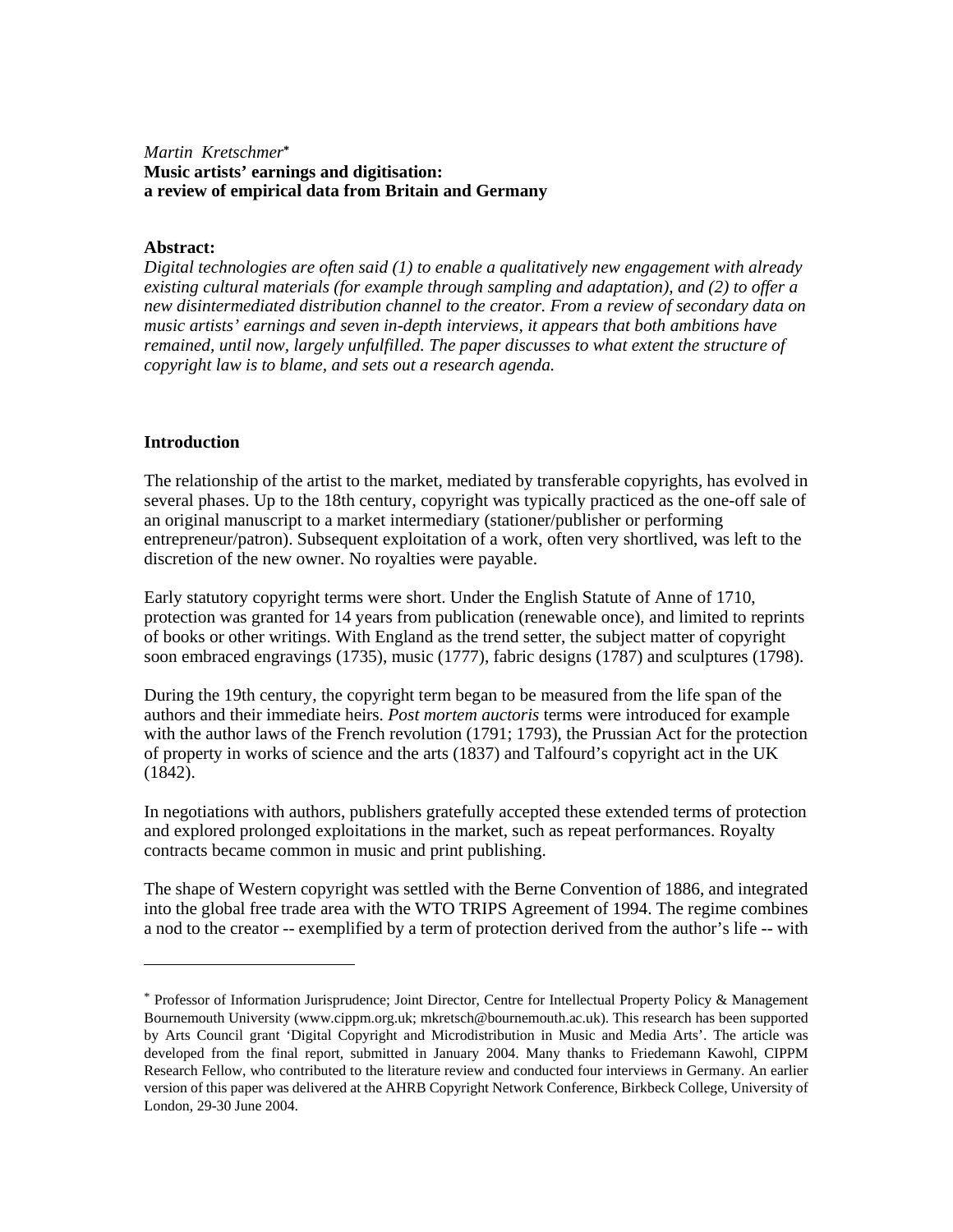the economic structure of transferable property rights, creating a market for cultural productions. Thus the application of copyright in the contractual relations of music and media arts (despite any author driven rhetoric), always has been a function of the bargaining power of market intermediaries.

The 20th century was characterised by a shift towards multi-channel exploitation of works, for example through recordings, films, broadcasts, advertising. What used to be secondary exploitation turned into the dominant intermediating activity. New technologies of exploitation often led to a concomitant change in the range of infringing activities under copyright law. Adaptation, translation, recording and broadcasting all became exclusive to the right owner.

At the end of the 20th century, music production and consumption dramatically embraced digital technologies. In 1982, the 'music instrument digital interface' (MIDI) was introduced, revolutionising music production. Within a decade, professional recordings could be assembled in widely affordable home studios. In 1983, the CD came to the market as the first digital mass consumer product. In 1994, Netscape's Navigator browser was released, initiating rapid worldwide Internet adoption. The MP3 compression standard (1994) and peer-to-peer technologies such as Napster (1999) turned the Internet into a music distribution medium.

These technological developments may appear to have two main copyright potentialities:

- Digitisation enables a more extensive engagement with already existing artefacts (for example through sampling and adaptation), and may break down the traditional copyright barrier between creator and user.
- Digitisation offers a new disintermediated distribution channel which may affect the bargaining power between creator and existing market intermediaries (and thus the structure of copyright contracting).

This paper aims to assess to whether these possibilities have been realised – and if not, why not.

## **Methodology**

Definitions:

'Music and media arts' for the purposes of this study was defined as any artefact that can be delivered digitally as strings of 1s and 0s where sound is an essential and dominant feature of the receptive experience. This definition allows for the inclusion of words or pictures (i.e. multimedia music works), but music videos, video installations, computer games, radio plays are not the primary focus of the study.

The term 'artist' is used to cover a contemporary creative role that may include three legally distinct activities: composition, production and performance of sounds.

These definitions are adopted for working purposes only. The first definition narrows the category of artefacts sufficiently to ensure historic comparability of music industry data. The second definition widens the traditional conception of music creation by pooling the legal categories 'author of musical work', 'producer of sound recording' and 'performer' to capture contemporary artistic practices.

Data collection: Three methods of data collection were used: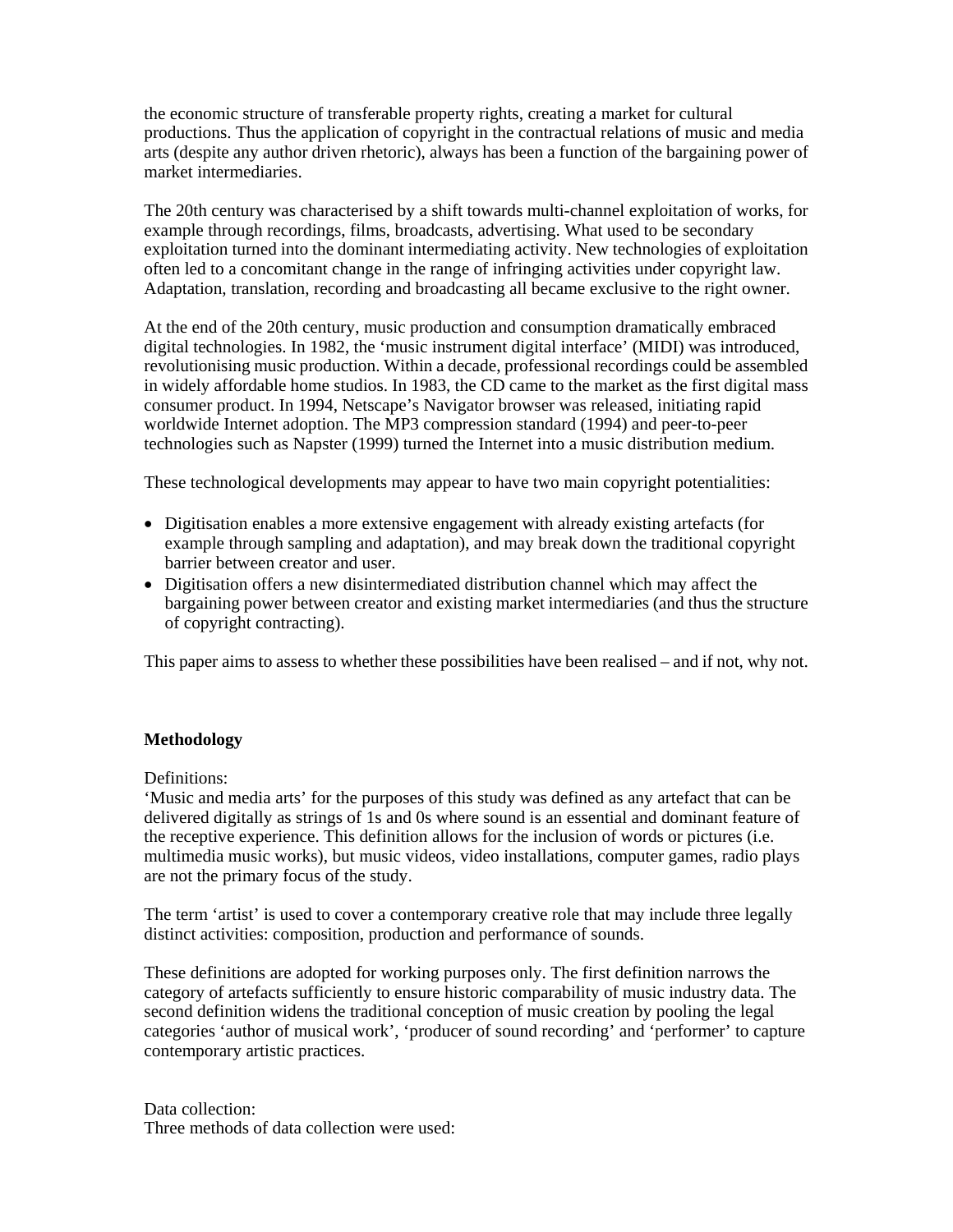(A) Desk research, reviewing existing quantitative data on artists' earnings in music and media arts.

(B) Visits to industry events, such as trade fairs, policy symposia, and professional development seminars, to scope current issues and explore views of leading members of copyright organisations (Collecting Societies; Music Publishers; Record Labels). Six such events were attended in 2003.

(C) In depths interviews with a selection of artists.

The focus was on the UK, with German data used as a complement.

It was expected that methods (A) and (B) would generate artist profiles and an interview protocol as the basis for in depths interviews (C).

Initially, it was planned to interview artists according to five types, covering

- 1. independent, commercial unsigned artist with local live event following
- 2. artist entirely dependent on the subsidised arts sector
- 3. established artist whose work substantially relies on re-using other people's work
- 4. media artist with substantial royalty income from performance of her work on TV etc
- 5. cultural icon whose work is frequently sampled or adapted by other artists

However, discussions with copyright societies, labels and publishers indicated that it was difficult to validate these artist profiles as typical. It was claimed: 'each artist is different', and 'no two income streams are the same'. Within the time and resource constraints of a pilot study, no survey could be carried out.

It was therefore decided not to concentrate on artist profiles as representative of the population of music and media artists. Rather, the selection of artists aimed to capture experiences that reflected the impact of digital technologies. The review of artists' earnings data (Method A) was important in providing a context in which to generalise from these individual experiences.

Eight artists were interviewed in November, December 2003 and May 2004 in Germany and the UK. Four interviews were conducted in person, four on the telephone, each lasting about 1 to 1 1/2 hours. Notes were taken and written up within 24 hours.

The artists were (self-definitions):

- Rock artist, also running label and publishing company
- Session musician with songwriting credits
- Dance and 'library music' artist
- Electronica artist and DJ (many samples, 3 top ten singles)
- Electronic music artist (contemporary 'classical')
- Techno jazz artist, also running production, label and publishing company
- DJ and producer (crossover techno/contemporary)
- Film and media composer, also active in copyright society

All interviewees are mid-level entrepreneurial artists, i.e. they succeed in making a full time living from music.

Interview protocol: 1. Artist earnings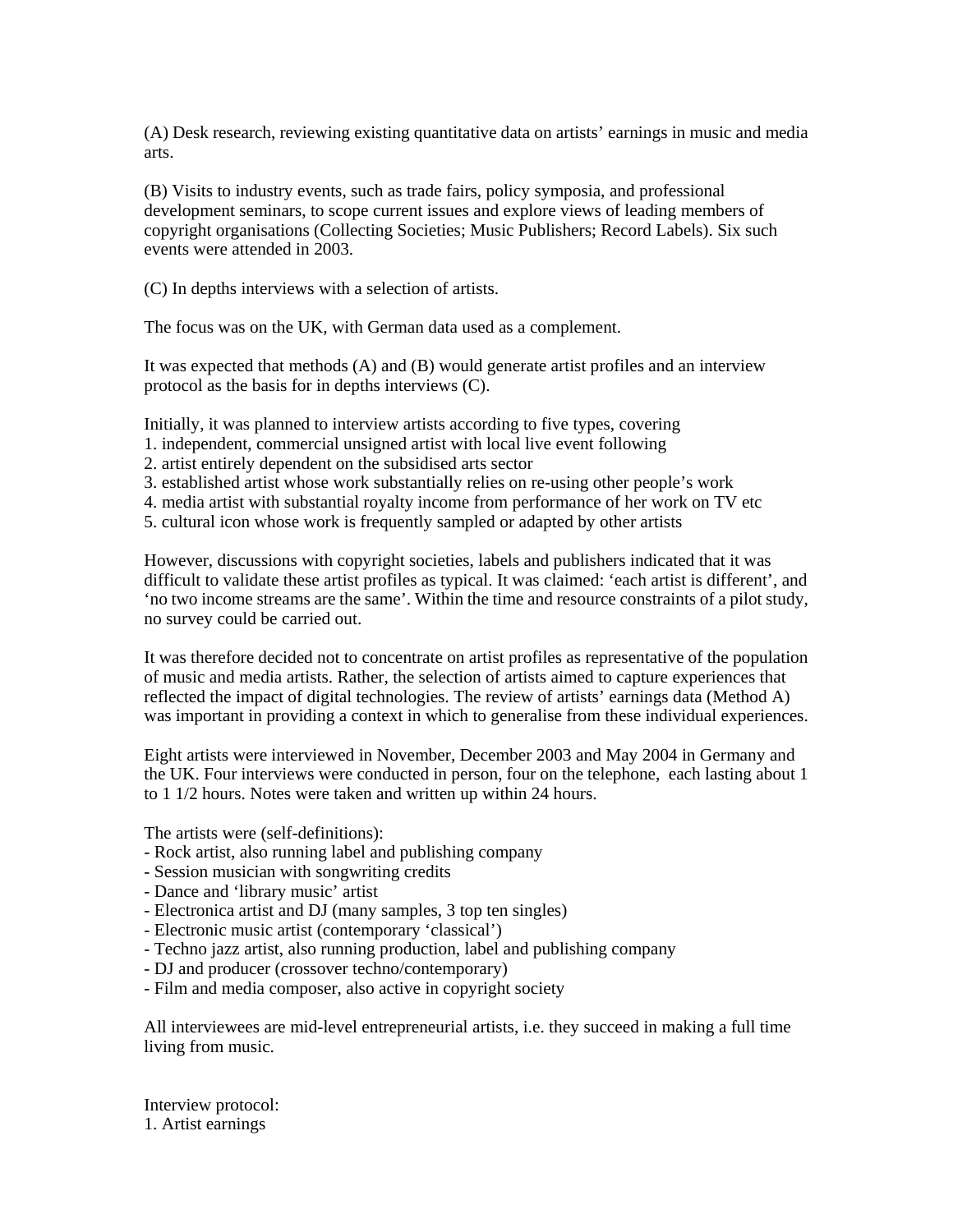What are artists' income streams, incl. percentage from copyright (royalty) and non-copyright (live, media, teaching) sources?

2. Digital distribution technologies

Is Internet distribution benefiting independent and niche repertoire? What are the obstacles to self-publishing, self-distribution?

3. Transformative use

What are artists' experiences in using material claimed by third parties (e.g. sampling, bootleg tracks)?

4. Non-copyright consumption practices What are artists' perceptions of P2P services, pirate radio, unlicensed clubs?

## **Results: Markets in creative industries**

The arts show an oversupply of creative ambitions (Hirsch 1972; Peterson & Berger 1975) combined with curious 'winner-take-all' demand patterns (Frank & Cook 1995; Kretschmer et al. 1999). This has two main effects on copyright contracting.

(1) Since many more products want to enter the market than can be consumed, there is an important role for the commercial intermediary, acting as selector or gate keeper. In the music industry, publishers, record companies, broadcasters or clubs can play this role for different markets. The bargaining power of artists early in their career is therefore weak.

(2) Despite ever more sophisticated marketing efforts, commercial intermediaries have been unable to reliably predict demand patterns. Nobody knows the next hit. Only about one in ten releases will repay its initial investment (Goldberg 2000; Kretschmer et al. 2001). Market intermediaries tend to favour known artists with a track record. The bargaining power of consistently successful artists is therefore very high.

Only two reliable large scale studies of artists' earnings were identified: (a) an analysis of royalty distributions of the British collecting society PRS published by the Monopolies  $\&$ Merger Commission (now Competition Commission) in 1996 (*Performing Rights*. London: HMSO Cm 3147) and (b) a German analysis of artists' insurance data for the federal ministry of employment in 2000 (*Bericht der Bundesregierung über die soziale Lage der Künstlerinnen und Künstler in Deutschland*). See Appendix for a summary of data.

In 1994 (MMC 1996), 1438 UK composers and lyricists (of a total of 15,500 writers) received more than £2500 from performing royalties (for broadcasts and public performances). 10 composers received more than £100,000. (In addition to performing royalties, composers can expect to earn a similar amount from mechanical royalties for the sale of sound recordings).

**1994 PRS income distribution (15,500 writer members) source: MMC 1996**

10 composers more than £100,000. 204 more than £20,000 459 more than £10,000 848 more than £5,000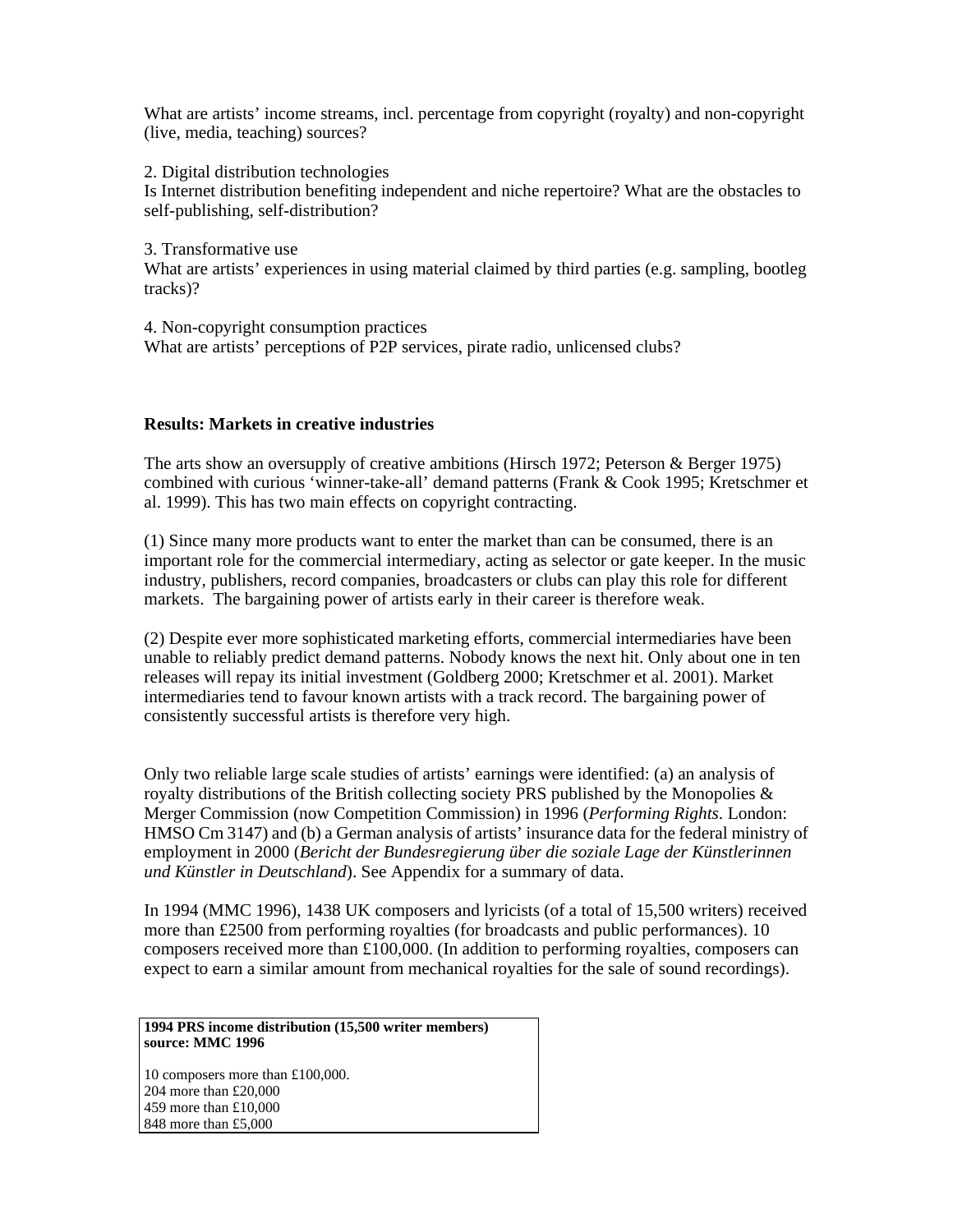# 8,237 under £100 ------ **1998-2000 PRS income distribution (30,000 writer members) source: annual reports** 200 more than £100,000 700 more than £25,000 1,500 more than £10,000 2,300 more than £5,000 16,000 under £100

The average annual earnings for a German composer in 1998 (total in *Künstlersozialkasse*: 3717) were in the region of DM 22,000 (~EURO 11,000). About 90% of musicians (total in *Künstlersozialkasse*: 26,545\*) earned below DM 30,000 (~EURO 15,000). 2650 musicians earned above DM 30,000, with 125 musicians earning above DM 102,000 (~EURO 51,000).

The MMC PRS study only captures copyright income while the German data includes income from non-copyright sources, such as teaching or media work. However, the results of both studies broadly match with a number of smaller artists' surveys. For example, the UK Society of Authors survey (Poole 2000) to which 1711 members responded revealed average earnings of £16,600 per annum. 75% earned under £20,000, 61% under 10,000 and 46% under £5,000. According to a GEMA (German collecting society) insider, only about 1,200 German composers can live from their creative output (Dümling 2003, p. 313; citing Wahren 1995).

#### Only a small minority of artists reaches ordinary living standards from copyright income.

A questionnaire survey of Austrian composers' earnings by a group of sociologists from the Vienna Hochschule für Musik und Darstellende Kunst (now Musikuniversität), delivered the following income profiles (*Komponistenreport*, 1993):

630 questionnaires, 283 returns, average age 37 years:

| Income from compositions as percentage of total income |       |
|--------------------------------------------------------|-------|
| below $10\%$ :                                         | 36.8% |
| $10-20\%$ :                                            | 31.2% |
| $21 - 49\%$ :                                          | 14.1% |
| 50% and more:                                          | 17.8% |

 $\overline{a}$ 

| Most composers received also income from            |       |
|-----------------------------------------------------|-------|
| other musical activity (performance $\&$ teaching): | 82.0% |
| non-music professional activity:                    | 25.6% |
| family members:                                     | 18.2% |
| charity:                                            | 3.9%  |
| capital:                                            | 1.1%  |
| other sources:                                      | 3.5%  |

<sup>\*</sup> Figures for the distribution of earnings were only available for an aggregate of all musicians. See Appendix.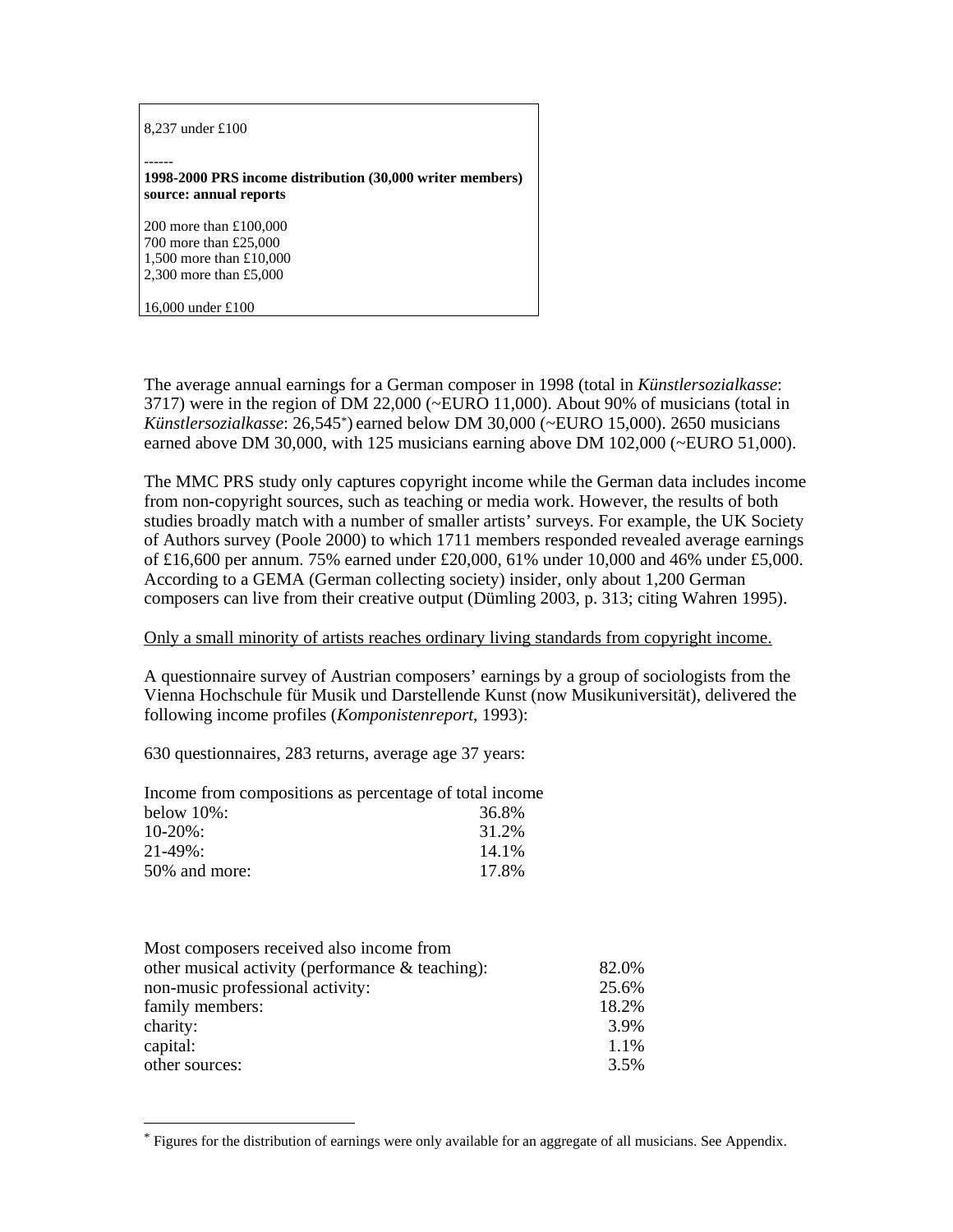It is well-known that in the UK, the social benefit system plays an important part in the early stages and gap periods of artistic career. Our interviews confirmed this.

Earnings from non-copyright, and even non-artistic activities are an important source of income for most creators.

Two arguments can be made why the 90:10 distribution of copyright earnings still represents effective support for the creative basis of society. Both arguments are doubtful.

(a) The market picks the winner. Copyright supports the best segments of culture.

Products accounting for the top 10% segment include blatantly industrial products (such as singles tied in to populist TV shows), but also cultural classics (such as the Beatles). It is evident that much that is culturally worthwhile is not, and will never reach this Top 10 segment. Diversity of cultural production, and support for niche communities is not a major effect of copyright.

(b) Artists are risk takers. Without the prospects of potential top 10% earnings, nobody would become an artist.

This argument warrants closer empirical attention. It is unlikely that production in the lower earning segments would cease without the incentive of possible top earnings, in particular if non-copyright support was available, such as grants or benefits. However, the prospect of financial success appears to be a significant motivation.

#### *The rationale of artists' contracts*

Most artists' earnings formally involve the sale or licensing of copyright (often structured as advances plus royalty entitlements). However, it is difficult to determine precisely the role of rights in the generation and distribution of artists' income. Contractual transactions may emulate the effects of copyright, as they do for sport stars (who do not legally own their performances).

To give an example: A film composer may receive £5,000 for the delivery of a sound track to a television series. This may be divided into an author's fee and a production fee. Additionally the composer may receive performing royalties via a writer collecting society (PRS) for each broadcast on TV, royalties from a performers' collecting society if the composer conducts (performs) his/her own score (PAMRA), and mechanical royalties via MCPS if a soundtrack is released.

Without the existence of copyright, the composer may still be commissioned for delivery of a soundtrack, just as a footballer is paid to play football. Similarly, the composer may contractually receive royalties, just as the footballer may receive a bonus for winning a title, or making an agreed number of appearances.

In a market transaction, the contracting parties should normally agree only a royalty deal (rather than a one-off flat fee) if there are benefits from risk-sharing or benefits from the artist's continued association with his/her works, in enhancing the work's reputation by supporting promotional efforts and giving performances (cf. Towse, 2001).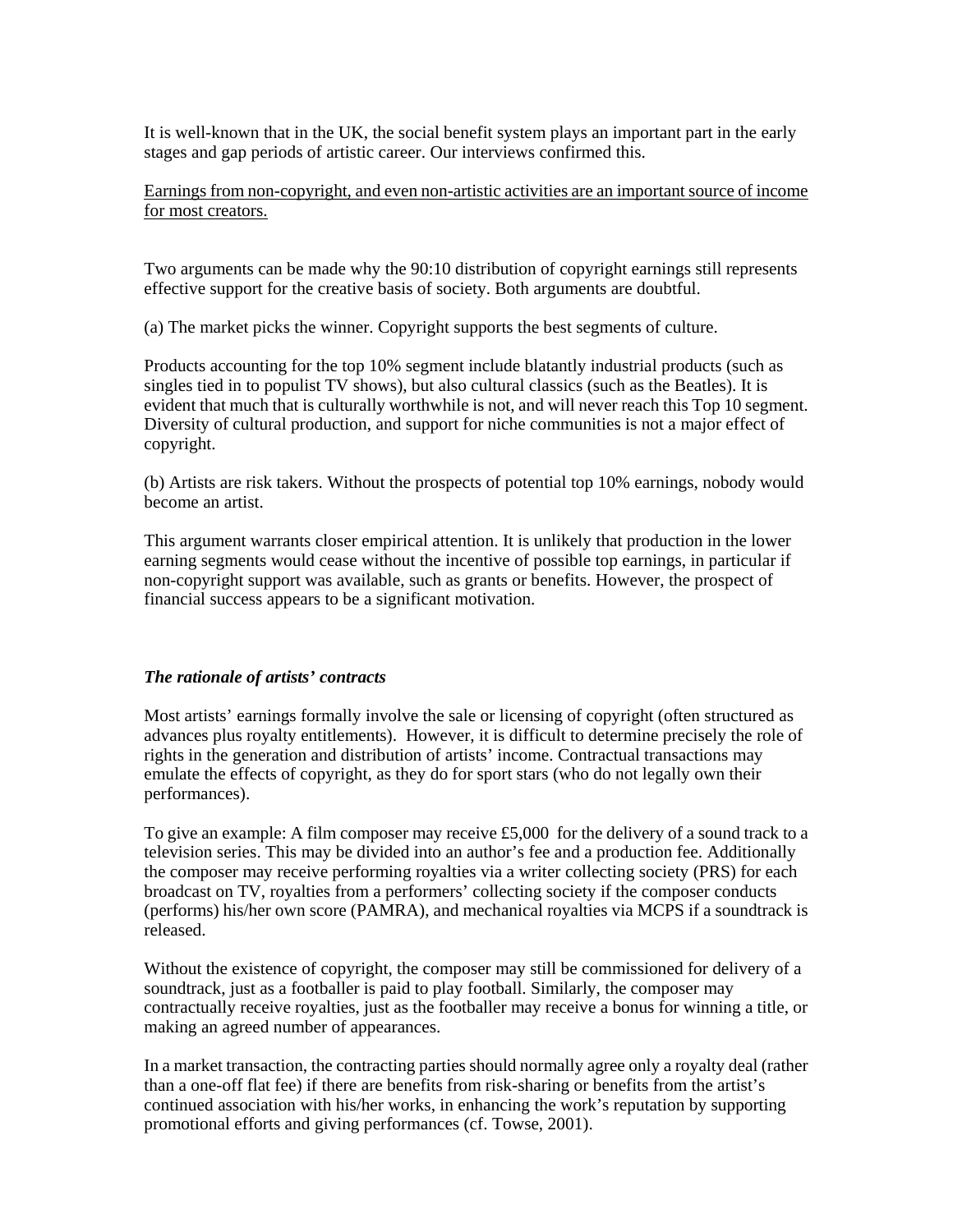However, the institutional structure of copyright societies has historically led to advantageously structured royalty terms. Composers receive a greater share of income than the market would allocate to them. For example, in Germany the collectively negotiated pay-per-play performance fee received by performing right society GEMA is split 2/3 : 1/3 in favour of the composer (mechanicals 60:40). Under PRS statutes, the upper limit for the publishers' share is 50%. As one would expect from economic premises, there is increasing pressure by more powerful actors, such as advertising agencies and broadcasters, to capture valuable copyright royalties by setting up their own publishing companies. These new music publishers do not promote the music they sign but act simply as a legal vehicle for receiving royalties. Mol  $\&$ Wijnberg (2004, forthcoming) term this trend 'value chain envy'.

Royalty terms for performers are less advantageous, and much closer to actual bargaining powers. Traditional recording contracts were for extended exclusive periods. Over the last decade, record companies tied artists with a combination of advances and options which could be unilaterally exercised by the label. Since advances paid are recoupable from production, video and promotion expenses (often exceeding \$500,000), most artists up to sales of 200,000 copies, appear never to receive any royalties for their performances. As one interviewee said: 'the majors don't want you to stop working'.

Several interviewees made more money selling only a few thousand records via local vinyl retailers or concerts, than from earlier recording contracts.

#### **Results: Views of the digital environment**

All the artist careers we engaged with in our interviews were affected by the revolution in media production associated with digital equipment. Since the late 1980s, professional studios were affordable with countless possibilities for sampling, manipulating and mixing sounds. In 1991, one artist said he had spent £7,000 for his first home studio. Some of our interviewees entered the market at that time, exploring new genres such as house, acid, jungle or trance. The distinctions between composer, performer and producer became increasingly blurred.

(a) sampling

For all our interviewees, creative engagement with contemporary cultural materials, arguably a core potential of digital technologies, was prevalent. However, this had been hindered through highly bureaucratic and costly processes of sample clearance. For example, if an artist wants to include a sample from another record, major right holders often insist on a controlling interest of 50% to 100% of the rights in the new track. EMI demands that these rights are preserved even in future remixes where the original sample may no longer be recognisable (Music Publisher Association contract seminar 13/11/2003). Remixes of whole songs typically require assignment of 100% of the rights in the new (adapted) track.

One interviewee thought it was best not to clear a sample if only 1000-2000 records would be sold, and risk 'cease and desist' letters. Another argued for a system of compulsory licensing, with fees of \$250 per sample deposited with a trust fund (avoiding costly searches). Others supported releasing samples from the scope of copyright altogether: 'Some songs use 200 samples just for the drum loops. The club music of the 1990s is based on infringements.'

(b) distribution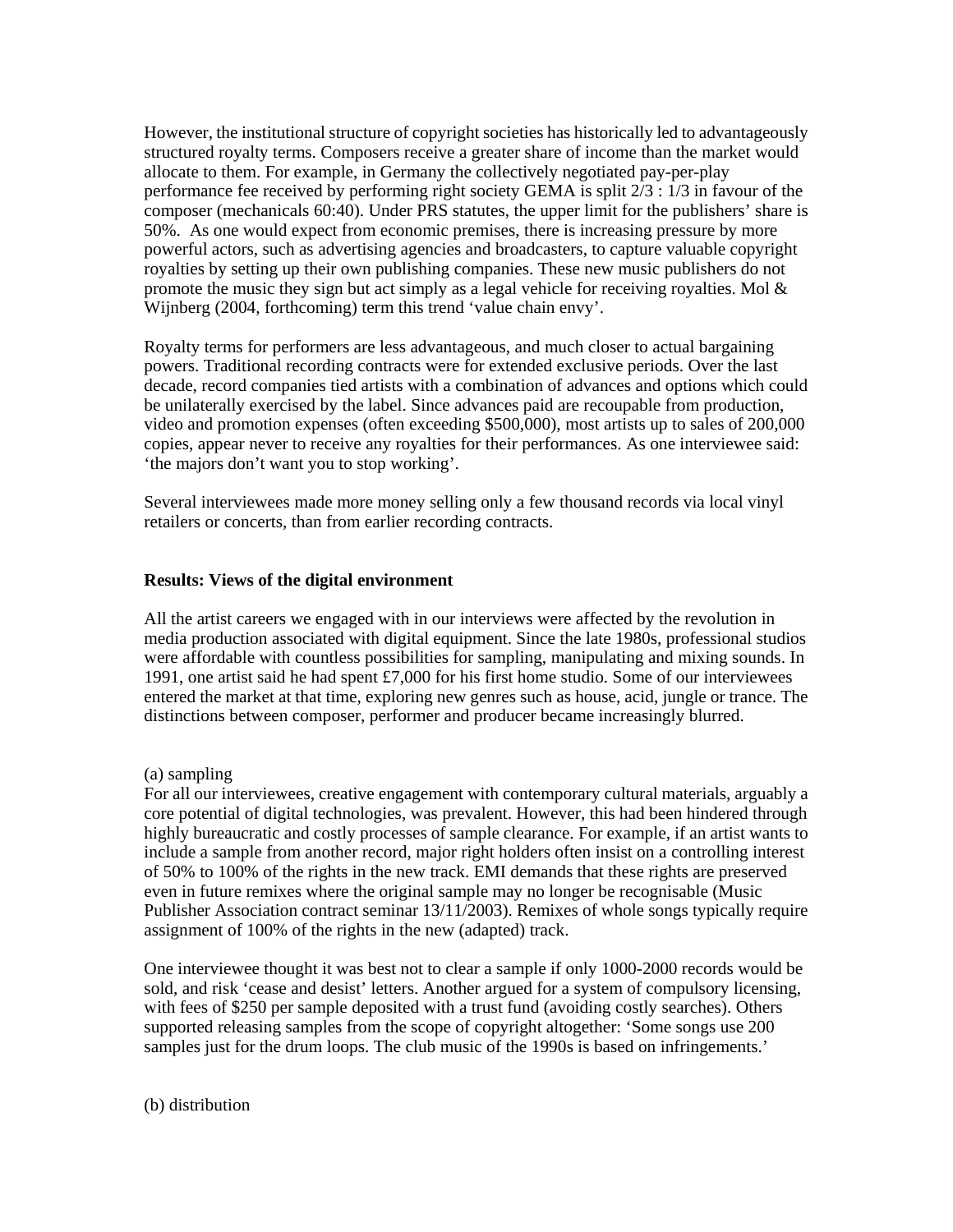When the prospect of ubiquitous digital connectivity appeared on the horizon with the release of Netscape in 1994, there was an expectation that artists would soon be able to reach a global Internet market without the help of intermediaries. Music and media arts which can be delivered entirely as strings of 0s and 1s, should have anticipated this trend, enabling niche consumption to flourish, and perhaps subverting winner-take-all markets.

We find little evidence that this has happened. Bargaining power has remained firmly tilted towards intermediaries. Reasons include

o the difficulty for individual aspiring artists of getting noticed among the 'noise' of creative ambitions

o the reluctance of many artists to engage with alternative forms of copyright exploitation.

A new generation of copyright laws predominantly concerned with preventing unauthorised distribution in digital networks through proprietary digital rights management (DRM) technologies has not helped (WIPO Internet Treaties 1996; DMCA 1998; EC Information Society Directive 2001).

Recently, US based agencies for collective digital distribution aimed at independent labels and individual artists, such as the Independent Online Distribution Alliance ("http://www.iodalliance.com"), Digital Rights Agency ("http://www.digitalrightsagency.com") or CD Baby ("http://www.cdbaby.com"), have attempted to change this. The performance of new royalty contracts on offer, such as CD Baby's 91:9 split in favour of the artist, should be researched closely.

Some interviewees thought self-publishing was not cost effective, taking up too much promotional effort in placing tracks. Most were willing to participate in on-line services (if they had not already signed away their on-line rights to publishers and labels). Rather than plunging radically into e-commerce, many artists seem to have become shrewder in exploiting strategically the royalty possibilities of the existing copyright system: for example producing works that are high on the collecting society valuation scale (Germany's GEMA *Wertungsverfahren*), or making a succession of small deals for individual tracks.

## *Non-Copyright Responses*

There are strong indications that a significant creative element of society no longer accepts the current structure of copyright, with long exclusive rights bundled in the hands of major right holders.

o On the user side, we are familiar with the arguments from ever increasing 'piracy' rates on peer-to-peer file sharing networks (such as Napster pre-2000, or Kazaa). For example, participants in the 2000 MORI Study 'Intellectual Property: Public Attitudes' particularly resented restrictions on non-commercial use.

o On the creator side, we find garage communities that mix or hide their sources, producing so-called bootleg records under artist identities such as Freelance Hellraiser, Frenchbloke, or Soulwax. Remixes from familiar copyright protected material may include combining Madonna with Telex, Kraftwerk with Witney Houston or Depeche Mode with Eminem. Recent controversy includes the Grey Album by DJ Dangermouse, mixing the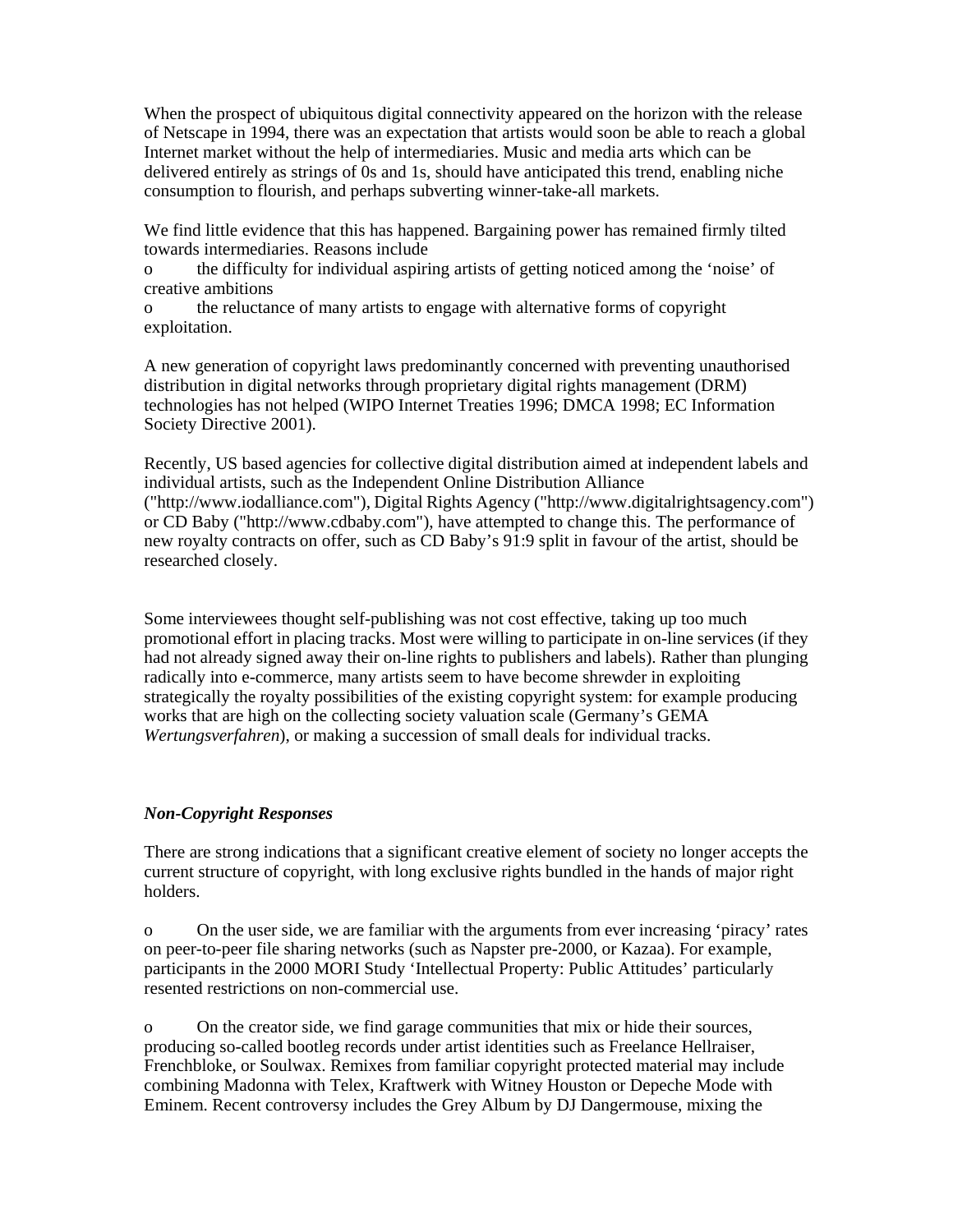Beatles' White Album with Jay-Z' Black Album (http://www.greytuesday.org/); 24 February 2004).

o Even intermediaries, such as metropolitan sub-culture radio stations or dance clubs now often operate outside the accepted frame of copyright laws.

One interviewee accepted that pirate radio was 'good promotion', and that Ibiza clubs played his records for free. 'If I am desperate for them to play my music, why should they pay me for it?' As 'secondary benefits' of such unauthorised exposure, some artists named 'further remix work', or 'DJ invitations'.

Artistic motivations are complex, with some creators favouring wide distribution over the exclusive control promised by copyright law. This is in line with a questionnaire study of academic authors conducted by Gadd et al. (2003), and the growth of licences under the Creative Commons initiative. Others were happy with the exclusive structure of modern copyright, as they had learned to benefit from the system.

#### **Conclusions and future research**

*Is there evidence of a break down of the barrier between creator and user?* 

The answer is an unambiguous 'Yes' -- but much creative reworking takes place despite copyright barriers. Right owners' terms remain very onerous, hindering engagement with contemporary cultural materials.

## *Has digital distribution benefited creators financially?*

The evidence here is contradictory. The often made claim that copyright supports the creative basis of a society is empirically doubtful. There is a suspicion that copyright underpins vastly unequal rewards.

Creator and investor interests are not the same. Copyright suits investors (music publishers, labels) who are incentivised to market and distribute the works they exclusively control. Copyright also suits creators with a track record of hits who can extract favourable terms from investors.

Copyright does little for new and niche creators who often sign away their bargaining chips cheaply. In the absence of alternative compensation schemes, digitisation so far appears to have brought few financial benefits from disintermediated distribution.

Royalties from performing rights administered by collecting societies (which cannot be individually renegotiated to reflect economic bargaining power) appear to form an important and increasing part of artists' earnings. They appear to encourage artists at the margins of full-time work.

A more systematic profile of creators' income streams across diffent sectors and different legal frameworks (jurisdictions) would be highly desirable. Copyright contractual income (involving a transaction of rights); copyright non-contractual income (via collectively negotiated or statutory royalties administred by copyright societies), non-copyright contractual income (such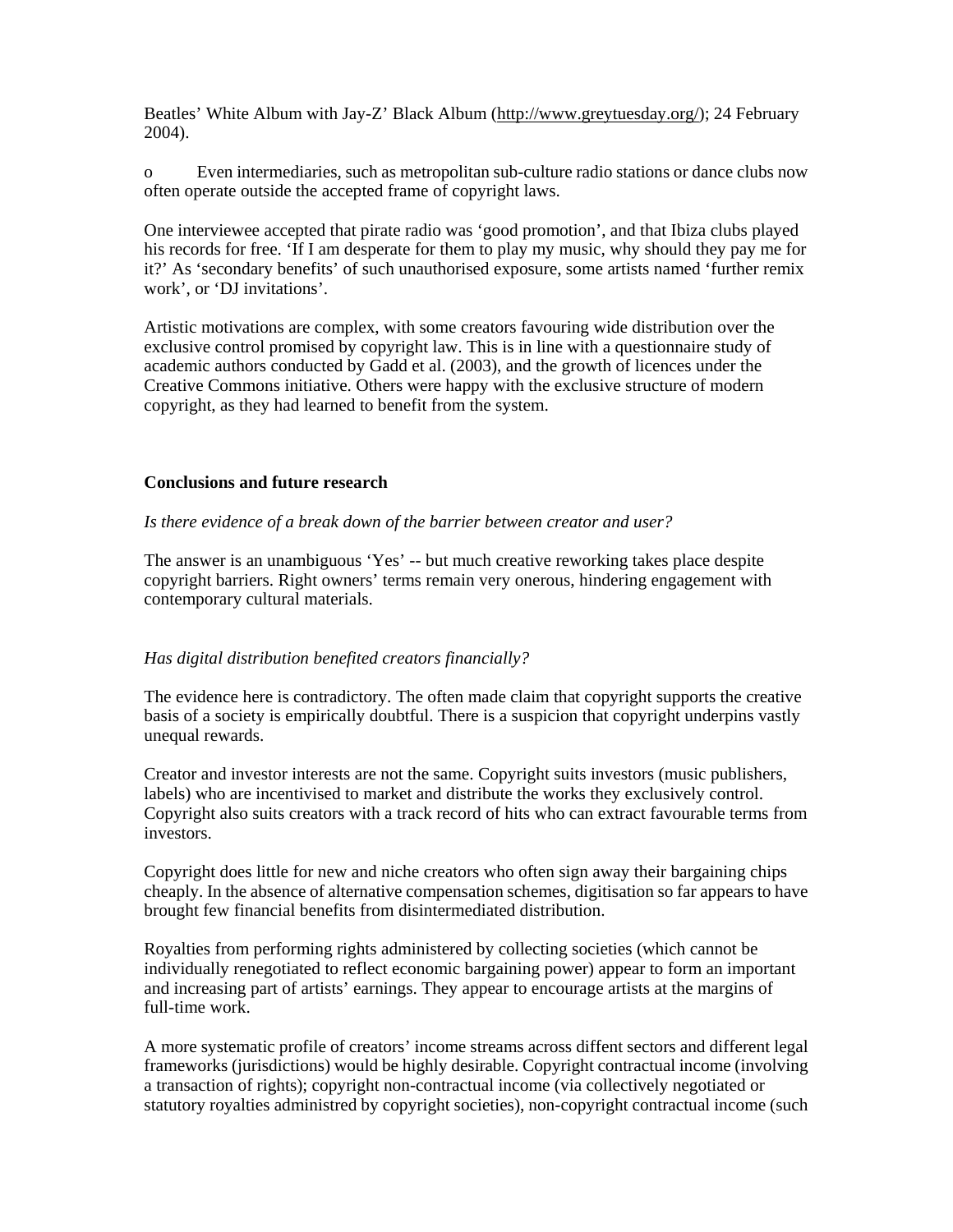as live performances or teaching) and income from non-artistic sources can be conceptually separated and captured by survey data and collecting society distributions.

Cultural policy should be based on a clear empirical picture of the role of copyright in creative production. The questionnaire below is proposed as an empirical instrument that might fill this gap for the music sector, using UK terminology.

| Research agenda: analysis of music artists' earnings                                                                                                    |
|---------------------------------------------------------------------------------------------------------------------------------------------------------|
| Total income:                                                                                                                                           |
| 1. Income from music:<br>1.1 Copyright: Non-contractual income<br>PRS:<br>MCPS:<br>PAMRA/PPL:                                                           |
| 1.2 Copyright: Contractual income*<br>Studio work:<br>Record sales (apart from MCPS):<br>Own label:<br>Own publishing company:                          |
| 1.3 Non Copyright: Contractual income<br>Live performances:<br>Grants/commissions:<br>Sponsorship/merchandising<br>Teaching:<br>Other (please specify): |
| 2. Income from non-music sources:<br>Family support:<br>Capital:<br>'day time job':<br>Other (please specify):                                          |

## **References**

 $\overline{a}$ 

Bently, Lionel (2002), *Between a Rock and a Hard Place: The problems facing freelance creators in the UK media market-place*. London: Institute of Employment Rights

<sup>\*</sup> Copyright contractual income is defined here as negotiated payment that involves a transaction of rights.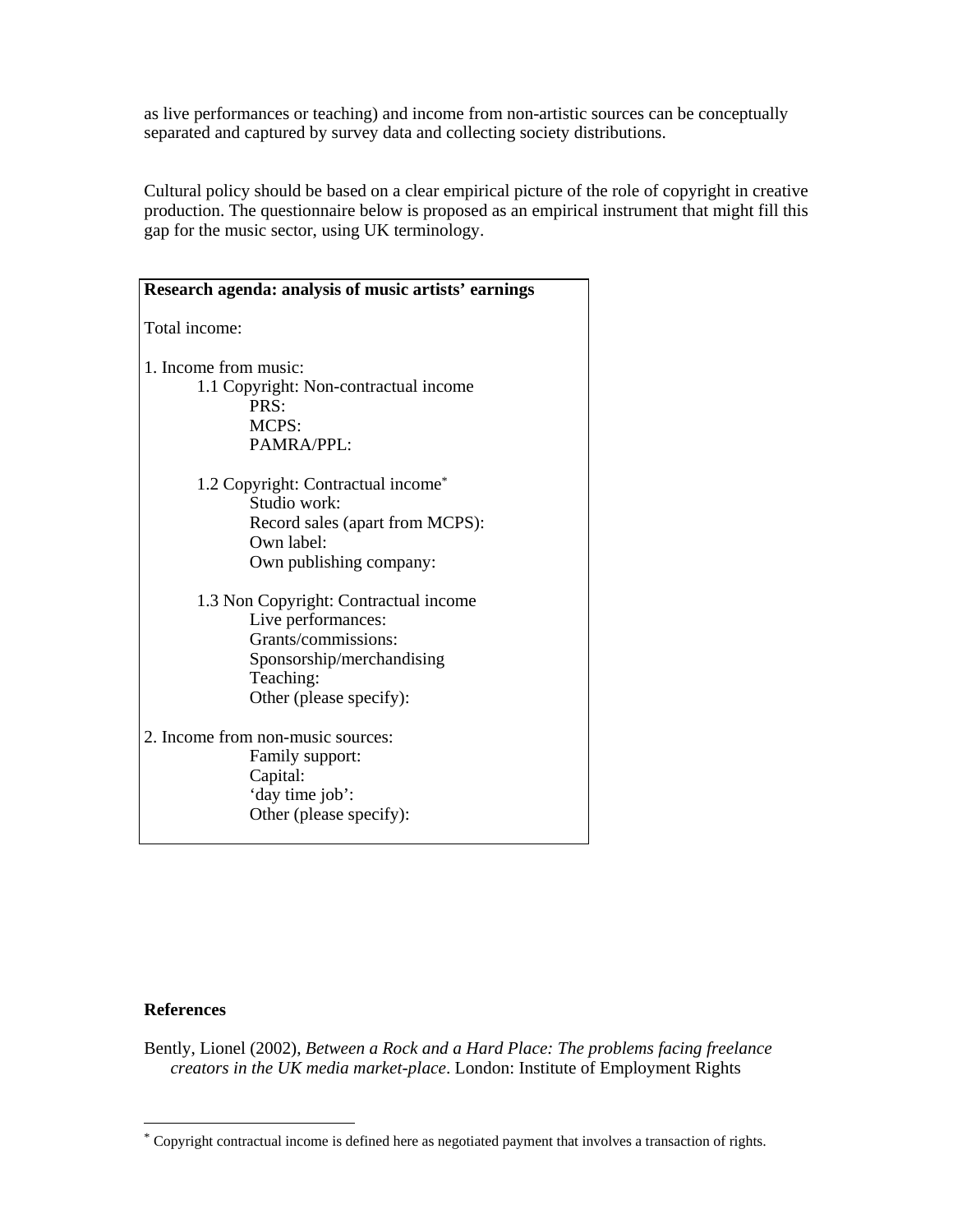- Caves, R.E. (2000), *Creative Industries: Contracts between Arts and Commerce*. Cambridge, MA: Harvard UP
- Dümling, Albrecht (2003), *Musik hat ihren Wert: 100 Jahre musikalische Verwertungsgesellschaft in Deutschland*, Regensburg: ConBrio
- Fisher, William W. (2004), *Promises to Keep: Technology, Law and the Future of Entertainment*, Stanford University Press
- Frank, R. H. & P. J. Cook (1995), *The Winner-Take-All Society*. New York: Free Press
- Gadd, Elizabeth, S. Probets, C. Oppenheim (2003), RoMEO Project (Rights MEtadata for Open archiving), www.lboro.ac.uk/departments/dis/disresearch/romeo/index.html
- Goldberg, Danny (2000), 'The Ballad of the Mid-level Artist'. Available at www.tonos.com (03/04/2001)
- Hirsch, P. (1972), 'Processing Fads and Fashions: An Organisation Set Analysis of Cultural Industry Systems', *American Journal of Sociology* 77/4: 639-670
- *Komponisten-Report* (1993), hg. v. Alfred Smudits, Irmgard Bontinck, Desmond Mark, Elena Osterleitner, Wien: WUV Universitätsverlag
- Kretschmer, M., G.M. Klimis, C.J. Choi (1999). 'Increasing Returns and Social Contagion in Cultural Industries', *British Journal of Management* 10: S61-S72
- Kretschmer, M., G.M. Klimis & R. Wallis (2001), 'Music in electronic markets: An empirical study', *New Media and Society* 3:4: 417-441
- *Künstlersozialkasse* (2000), Bericht der Bundesregierung über die soziale Lage der Künstlerinnen und Künstler in Deutschland, Bundesministerium für Arbeit und Sozialordnung, 31. März 2000
- Mol, J. & Wijnberg, N. (forthcoming), 'Value Chain Envy: Explaining new entry and vertical integration in popular music', *Journal of Management Studies*
- MORI (2000), Intellectual Property: Public Attitudes, Report to the IP Task Force at the Dept. of Culture, Media and Sport
- *Performing Rights* (1996), UK Monopolies and Mergers Commission, HMSO Cm 3147
- Peterson, R.A. & Berger, D.G. (1975), 'Cycles in Symbol Production: The Case of Popular Music', *American Sociological Review* 40: 158-173
- Poole, Kate (2000), 'Love, Not Money', *The Author* 58 (summer 2000)
- Towse, R. (2001). *Creativity, Incentive and Reward: An Economic Analysis of Copyright and Culture in the Information Age*. Cheltenham: Edward Elgar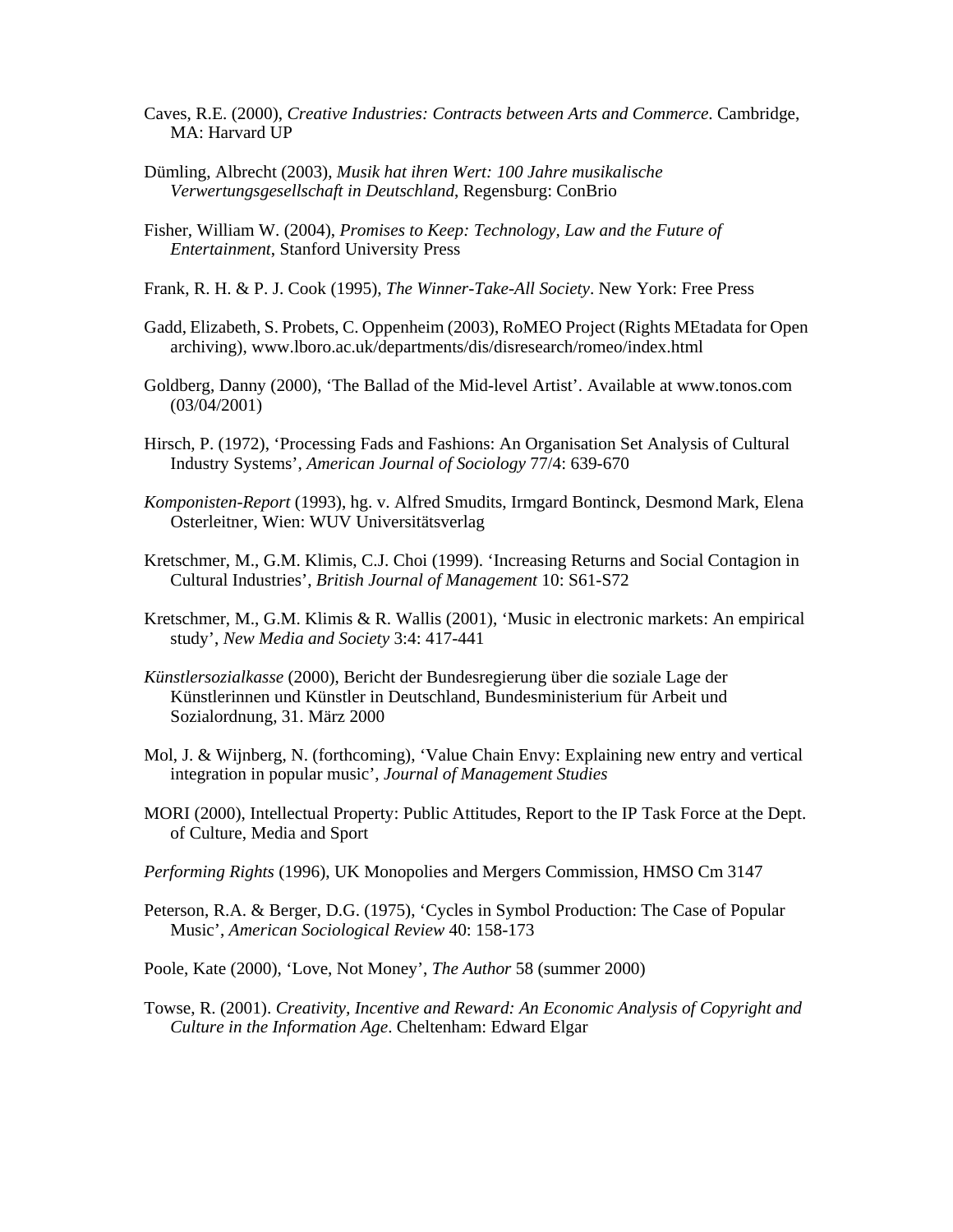| <b>Bands</b> of net            | <b>Number</b> | $\%$   | Cumulated  | $\pounds$ m | $\%$   | Cumulated  |
|--------------------------------|---------------|--------|------------|-------------|--------|------------|
| domestic distributed           | of writers    |        | % from top |             |        | % from top |
| revenue <sup>*</sup> $\pounds$ |               |        |            |             |        |            |
| Up to $24$                     | 4,812         | 31.0   | 100.0      | 0.04        | 0.19   | 100.0      |
| 25-49                          | 1,624         | 10.5   | 69.0       | 0.06        | 0.29   | 99.8       |
| 50-74                          | 1,001         | 6.5    | 58.5       | 0.06        | 0.30   | 99.5       |
| 75-99                          | 800           | 5.2    | 52.0       | 0.07        | 0.34   | 99.2       |
| 100-149                        | 920           | 5.9    | 46.9       | 0.11        | 0.56   | 98.9       |
| 150-199                        | 632           | 4.1    | 40.9       | 0.11        | 0.54   | 98.3       |
| 200-249                        | 460           | 3.0    | 36.8       | 0.10        | 0.50   | 97.8       |
| 250-499                        | 1,481         | 9.6    | 33.9       | 0.53        | 2.6    | 97.3       |
| 500-749                        | 750           | 4.8    | 24.3       | 0.46        | 2.2    | 94.7       |
| 750-999                        | 452           | 2.9    | 19.5       | 0.39        | 1.9    | 92.4       |
| $1,000 - 2,499$                | 1,130         | 7.3    | 16.6       | 1.79        | 8.8    | 90.5       |
| $2,500 - 4,999$                | 590           | 3.8    | 9.3        | 2.11        | 10.4   | 81.7       |
| $5,000 - 9,999$                | 389           | 2.5    | 5.5        | 2.75        | 13.5   | 71.4       |
| $10,000 - 19,999$              | 255           | 1.6    | 3.0        | 3.50        | 17.2   | 57.9       |
| $20,000 - 49,999$              | 164           | 1.1    | 1.3        | 4.98        | 24.5   | 40.7       |
| $50,000 - 99,999$              | 30            | 0.19   | 0.26       | 2.04        | 10.0   | 16.2       |
| 100,000 and over               | 10            | 0.06   | 0.06       | 1.26        | 6.2    | 6.2        |
|                                |               |        |            |             |        |            |
| Total                          | 15,500        | 100.00 | 100.00     | 20.35       | 100.00 | 100.00     |

## *PRS income distribution in 1994*

l

<sup>\*</sup> Excluding earnings equalisation allowances, unlogged performance allocations, and revenue from preformance of films.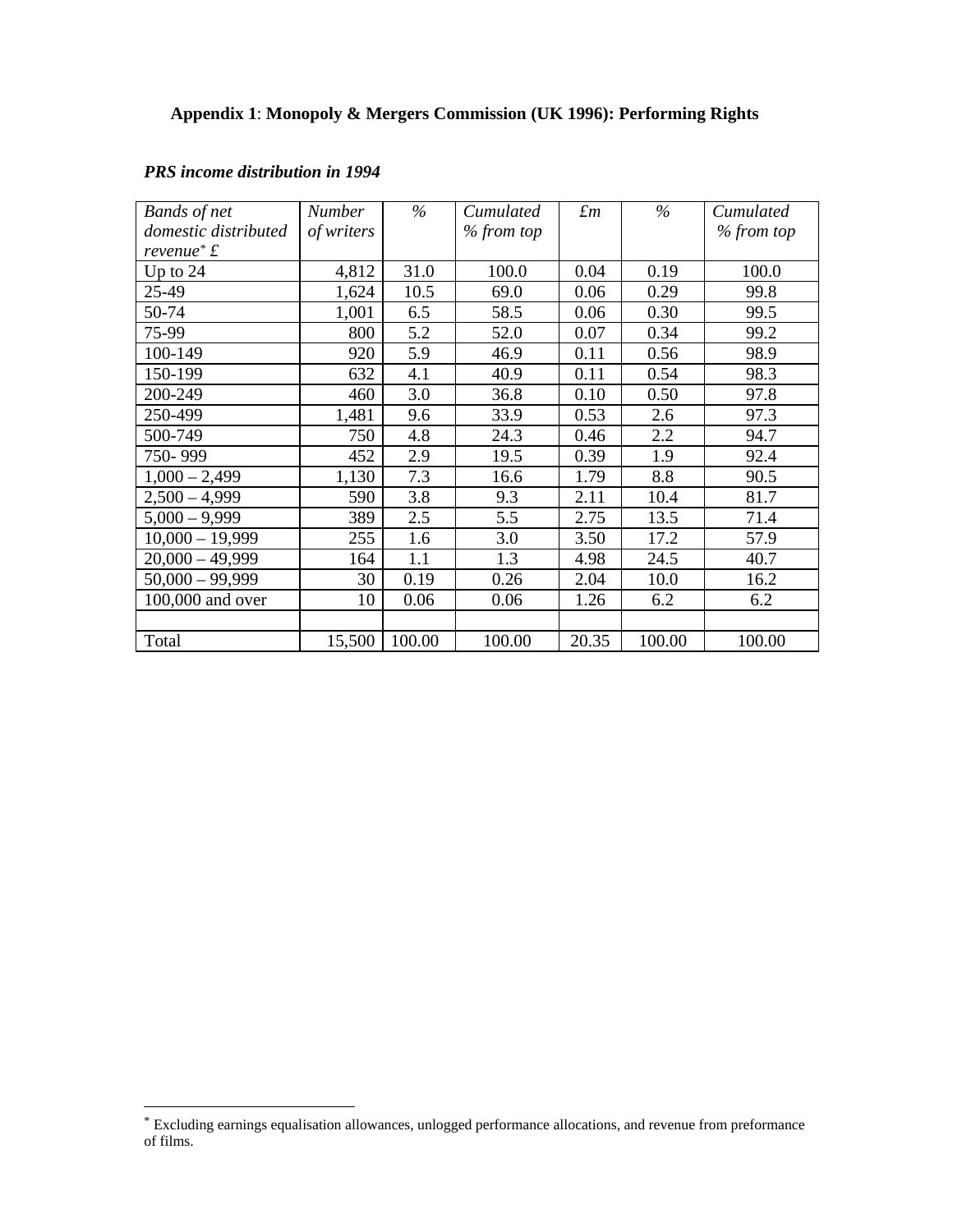## **Appendix 2: Künstlersozialkasse (Germany 2000)**

'Künstlersozialkasse' is a compulsory insurance for free-lancers, working in one of the four sectors 'Word' (mostly journalists), 'Visual Arts/Design' (including the advertising industry), 'Music' and 'Performing Arts' (e.g. actors, directors).

# *Sector Music (1998)*

| Sector of activity       | number of artists | total income | average income in |
|--------------------------|-------------------|--------------|-------------------|
|                          |                   |              | DM 1,000          |
| Composer                 | 3,717             | 81,144       | 21,830            |
| Lyricist                 | 234               | 6,297        | 26,910            |
| Arranger                 | 430               | 7,476        | 17,386            |
| Conductor                | 265               | 7,380        | 27,849            |
| Choirmaster              | 382               | 7,743        | 19,319            |
| Instrumentalist Solo (E) | 1,550             | 23,151       | 14,936            |
| Orchestra Player (E)     | 507               | 7.251        | 14,302            |
| Singer (opera, musical)  | 456               | 8,042        | 17,636            |
| Singer (concert)         | 390               | 5,957        | 15,274            |
| Choir                    | 48                | 676          | 14,083            |
| Folk music               | 1,564             | 28,634       | 18,308            |
| Tanzmusik                | 2,552             | 40,662       | 15,933            |
| Kurorchester             | 442               | 7,299        | 17,296            |
| Jazz and Rock            | 2,634             | 36,255       | 13,764            |
| Technical staff          | 474               | 9,148        | 19,299            |
| Teacher                  | 10,709            | 175,006      | 16,342            |
| DJ                       | 631               | 11,179       | 17,716            |
| Others                   | 963               | 14,000       | 14,538            |
|                          |                   |              |                   |
| Total                    | 27,851            | 477,299      | 17,138            |

## *Number of musicians with an income in 1999*

| below       | 7,561:<br>DΜ  | 1,451  |
|-------------|---------------|--------|
| DM 7,561-   | 8,821:<br>DM  | 3,123  |
| DM 8,821-   | 17,641:<br>DM | 12,969 |
| DM 17,641-  | 30,000:<br>DM | 6,228  |
| DM 30,000-  | 40,000:<br>DM | 1,604  |
| DM 40,000-  | DM 76,501:    | 909    |
| DM 76,501-  | DM 102,001:   | 136    |
| more than - | DM 102,001:   | 125    |
|             |               |        |
| Total       |               | 26,545 |